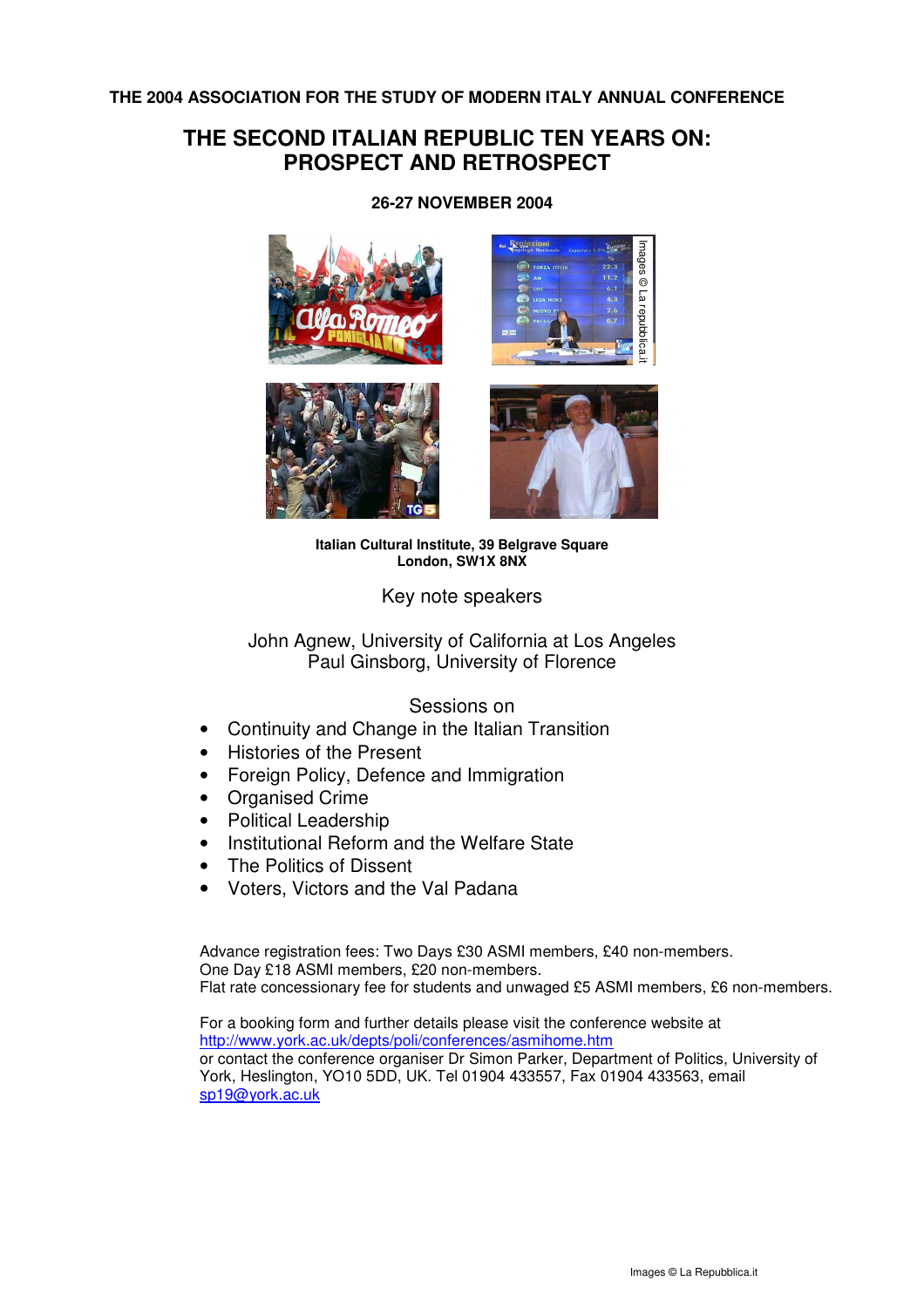# **Programme**

## **FRIDAY 26 November**

## 9:00-9:45 Registration

# 9:45-11:00 **I: Key Note Address**

- John Agnew (University of California at Los Angeles)
- 11:00-11:30 Coffee
- 11:30-13:00 Parallel Sessions

## **II: Continuity and Change in the Italian Transition**

Percy Allum, Quo Vadis? In transizione all'italiana

Bruno Mascitelli, The Italian Second Republic…Come prima, piu' di prima?

Saverio Battente, The economic culture underlying the birth of the Second Republic.

# **III: Histories of the Present**

Robert Ventresca, Mussolini's Ghost: History and Memory in the Politics of the Second Italian Republic.

Daragh O'Connell, 'Itaca Perduta': Return, Memory and Loss in Vincenzo Consolo's Recent Narrative.

- 13:00-14:15 Lunch
- 14:15-15:45 Parallel Sessions

## **IV: Foreign Policy, Defence and Immigration**

Paolo Morisi, Party Government and Italian Foreign and Defense Policy

James Walston, Italian Foreign Policy: Light and shade in the second Berlusconi government

Jacqueline Andall, Immigration in the Second Italian Republic: An Overview of Recent **Trends** 

## **V: Organised Crime**

Felia Allum and Alessandro Dino, The politics of organised crime in the Second Italian Republic: 'Visible or Invisible enemy?'

Rino Coluccello, Mafia and politics in the Second Italian Republic: a web of corruption or real partnership?

- 15:45-16:15 Coffee
- 16:15-17:45 Plenary Session

## **VI: Political Leadership in Italy**

Donatella Campus and Gianfranco Pasquino, Leadership in Italy: The Changing Role of Leaders in Elections and in Government.

Jonathan Hopkin, The Americanization of Italian Democracy? Business, Parties and the Funding of Politics in Contemporary Italy.

Catherine Moury, Coalition Agreements and Policy Outcomes: The Ulivo and Casa della Libertà Governments Compared.

17:45-18:45 ASMI AGM.